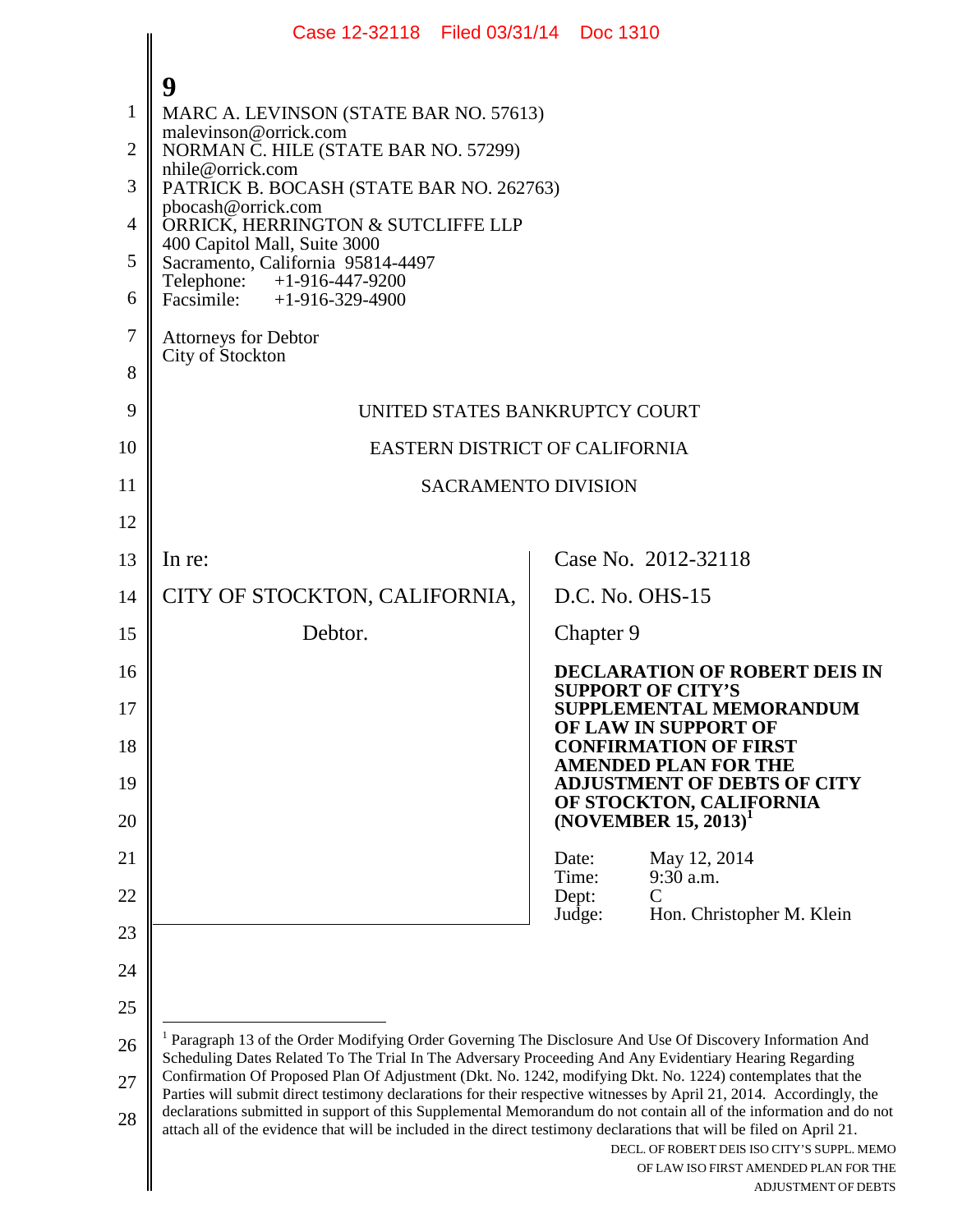I, Robert Deis, hereby declare:

2 3 4 5 6 7 8 9 10 11 1. I am the former City Manager of the City of Stockton, California (the "City" or "Stockton"), having held that position from July 1, 2010, until my retirement on November 1, 2013. I make this declaration in support of the City's Supplemental Memorandum Of Law In Support Of Confirmation Of First Amended Plan For The Adjustment Of Debts Of City Of Stockton, California (November 15, 2013). On February 15, 2013, I submitted a declaration in support of the City's Reply To Objections To Statement Of Qualifications Under Section 109(c) [Dkt. No. 708] ("Reply Declaration"). As discussed in the Reply Declaration, I have 33 years of experience in managing and trouble-shooting municipal and county finances in three states. I also have extensive experience submitting funding measures to the citizenry for multiple local governments in three states to address the unique needs of each entity.

12

1

# *The City Commissions The FM3 Poll*

13 14 15 16 17 18 19 20 21 22 23 24 25 26 27 2. Since before my tenure as the City Manager, the City had realized that an essential part of its recovery from the intransigent economic downturn of the Central Valley would include maximizing revenue increases and expenditure reductions while still maintaining a viable city. In early 2012, the City approached Fairbank, Maslin, Maullin, Metz & Associates ("FM3"), a public opinion research and strategy firm, to conduct a poll of Stockton voters on the possibility of a tax increase measure on the November 2013 ballot. FM3 polled voter support for variations of major new increases in two tax sources—sales tax and/or utility users tax ("UUT")—that would increase the City's General Fund revenue base to the maximum feasible. FM3's research included questions specifically tailored to measure voter support for such a measure under different circumstances, including a ¾- or ½-cent sales tax increase, a 2% increase in the UUT, or a combination of a ½-cent sales tax and 2% UUT increase. The polling included voter reaction to different proposed uses for the revenues created by the tax measure, to the inclusion of a sunset provision in the measure, and to the effect of the City's ongoing bankruptcy case. The City was extensively involved in the drafting of the questions included in the poll, with the goal of maximizing the City's chances of passing a new tax measure and maximizing general fund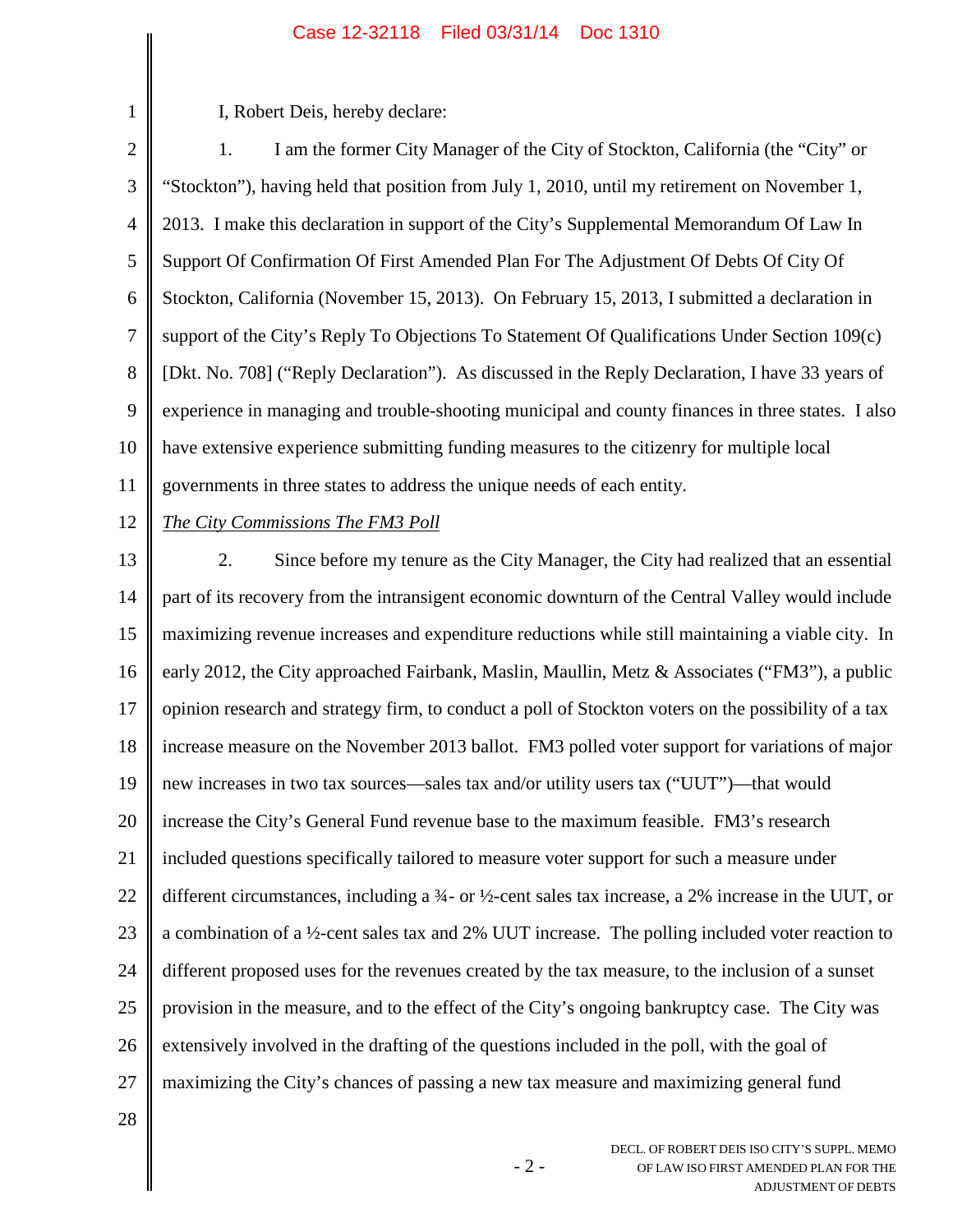revenues. However, we also relied on the professional pollsters' judgment to ensure that the results were statistically significant within acceptable margins for error and confidence factors.

3 4 5 6 7 8 9 10 11 12 13 3. The City received the results of FM3's poll in September 2012. A true and correct copy of FM3's polling report was attached as Exhibit B to the Reply Declaration. The City also received a summary of key findings from the FM3 survey, which was admitted into evidence as Exhibit 106 in the Eligibility Contest.<sup>2</sup> Not surprisingly, the results confirmed that a  $\frac{3}{4}$ -cent sales tax measure had a greater probability of passing if all of the receipts went to public safety purposes, including hiring additional police. Fully 78% of voters indicated that they would support a 3<sup>4</sup>-cent sales tax increase that dedicated its funding to enhancing police protection and crime prevention. However, such a special tax measure would require two-thirds voter approval, and would not have provided funds to balance the General Fund budget without additional reductions in services. Such a "restricted tax" would not have allowed the City to pay creditors and to plug the structural deficit in Stockton's Plan of Adjustment.

14 15 16 17 18 19 20 21 22 23 24 25 4. The poll results also showed substantially lower support for a 3<sup>4</sup>-cent sales tax measure whose receipts would "primarily provide funding to existing debt holders, employee compensation and benefits, and city-paid retiree medical benefits, but would not provide funding to improve existing City services or restore services that have been previously cut," as only 21% of those polled stated they would support such a measure. This question was geared towards determining voter sentiment for simply plugging the budgetary deficit of the current organization at the time, and either avoiding or exiting bankruptcy without addressing service and other needs. There was, however, a 71% level of polling support for a 34-cent general sales tax measure that provided funding for both increased public safety funding and general services. As a general tax, this required only a majority level of voter support for approval, and thus was more likely ultimately to be enacted while also providing a funding solution that avoided further cuts in service at the same time as voters were paying more in taxes.

26

27

1

<sup>28</sup>  $2^2$  Capitalized terms used but not defined herein have the meaning ascribed to them in the First Amended Plan for the Adjustment of Debts of City of Stockton, California (November 15, 2013) [Dkt. No. 1204].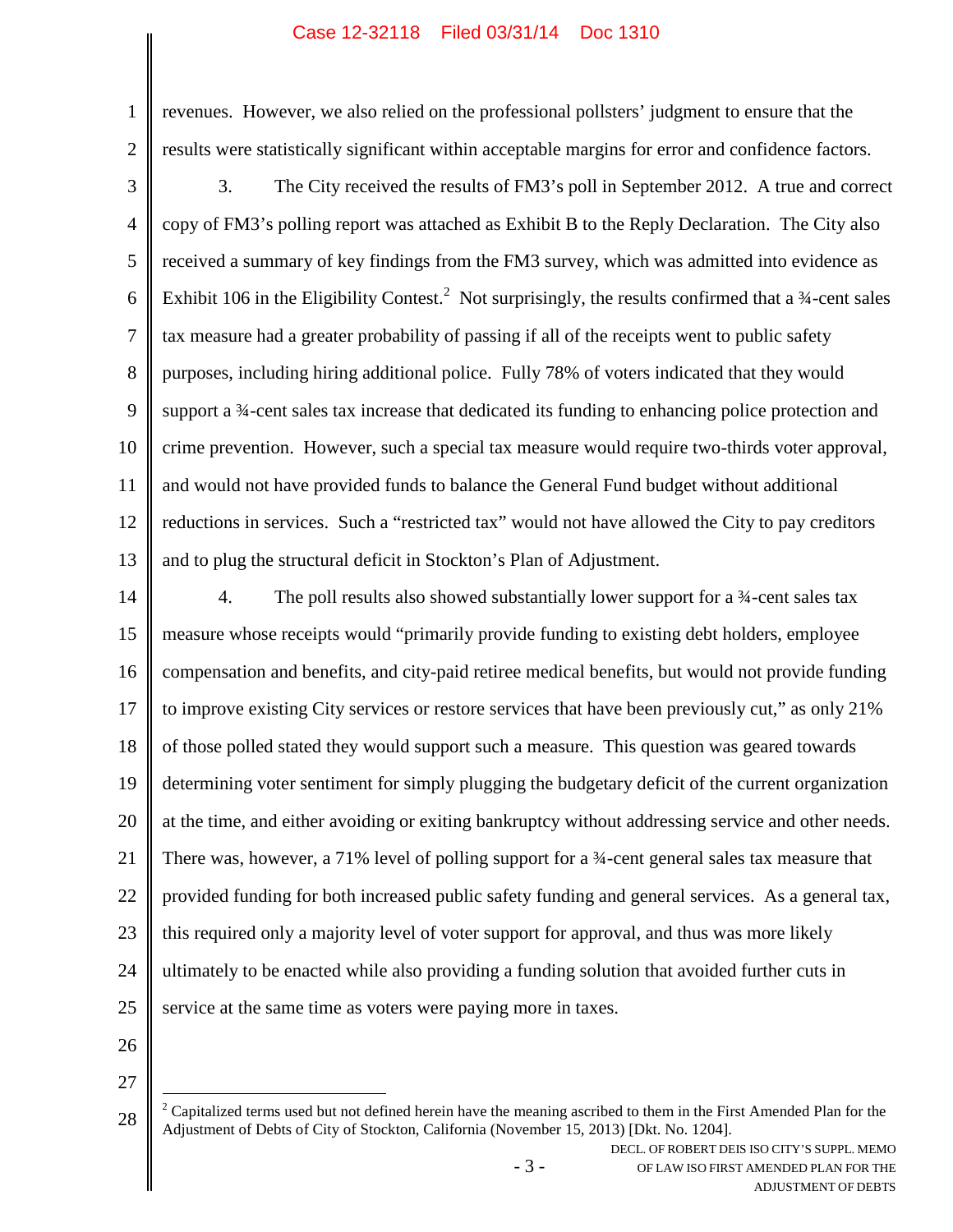1 2 3 4 5 6 7 8 9 10 11 5. The poll results also show some other key facts. First, when voters were asked their opinion on increasing the UUT by 2%, support dropped to the 49% to 66% range depending on the version of the question. Second, when voters were asked their opinion on a measure including both a ½-cent sales tax increase and a 2% UUT increase, the level of support for both taxes dropped to 39%. Finally, when voters were questioned about their preferences after hearing possible negative campaign statements, voter support for the two sales tax options—½-cent and ¾-cent—dropped to 62% and 66% respectively, and voter support for the UUT increase dropped to 52%. When you consider the plus or minus 7% margin of error, the UUT increase was deemed not to be a viable option. Thus, the only funding measure that would maximize revenues, provide flexibility to pay creditors, and enhance public safety, and which still had a reasonable probability for success, was a  $\frac{3}{4}$ -cent general sales tax.

12 13 14 15 16 17 18 19 20 21 6. As I testified in the Reply Declaration, for a tax increase measure to be successful, it is crucial that a city have a compelling argument or a specific "product" that will be funded by the tax increase that resonates with voters. What did Stockton have to offer voters in 2012? The City was embroiled in a hotly contested fight over its eligibility for bankruptcy protection, creating the risk that any new tax revenues could be taken by the capital market creditors if the City were found ineligible. The City was in the midst of a record-breaking spike in homicides and violence. The City had nothing remotely positive to offer the voters in late 2012, but it did in 2013 after beginning the process of restructuring its finances through its bankruptcy filing and its successful negotiations with key creditors, and through unveiling its new Marshall Plan on Crime.

*The Tax Measure Is Proposed*

22 23 24 25 26 27 7. The Court's finding that the City was eligible for bankruptcy relief improved the conditions for a potential tax measure to succeed. The protection of the bankruptcy ensured that the City could propose a tax measure whose increase could be dedicated to a compelling product. We communicated to voters that, over time, roughly one third of the tax proceeds would go towards filling the structural hole, and roughly two thirds would go towards funding the Marshall Plan on Crime.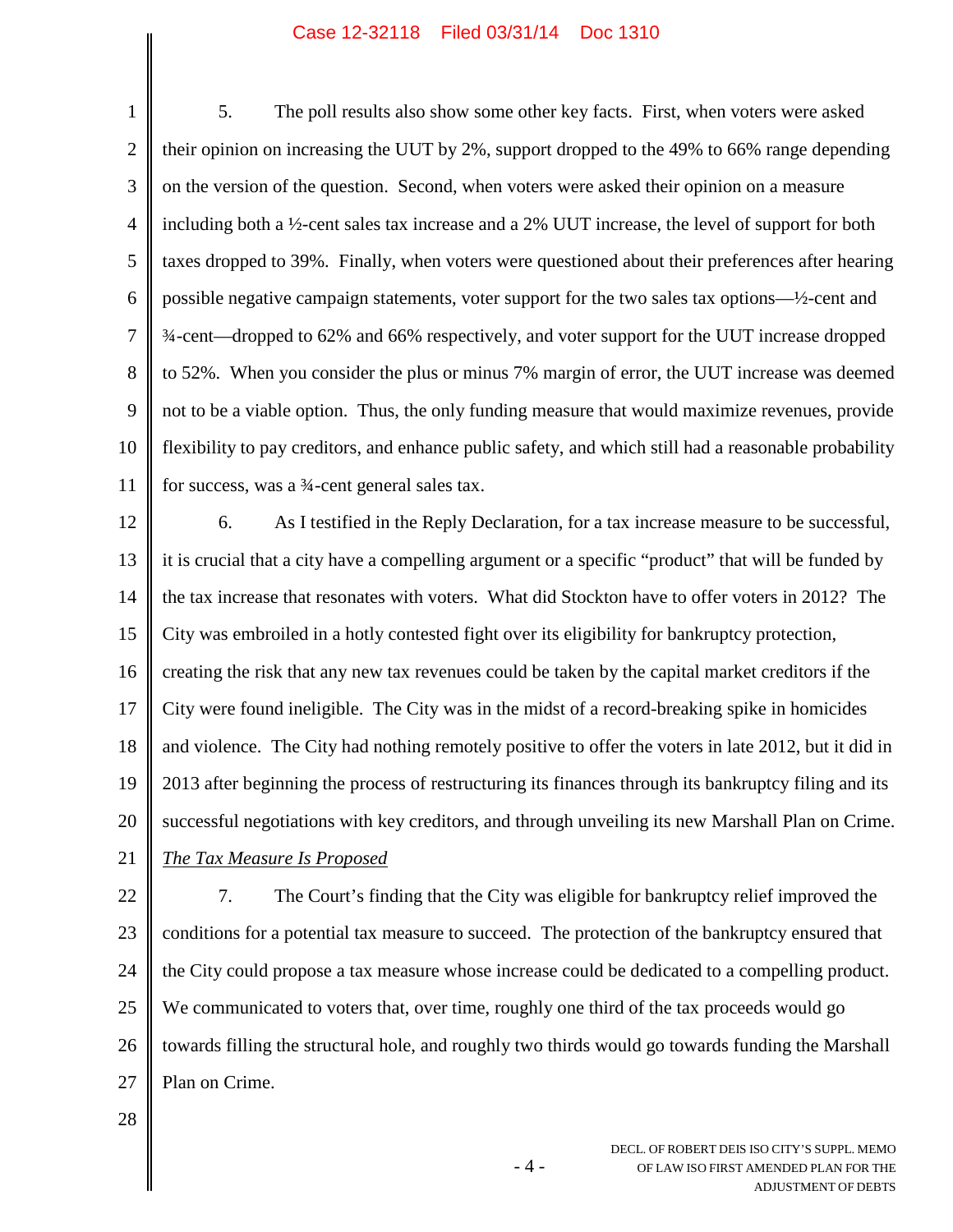1 2 3 4 5 6 8. Based on FM3's research, the city put Measures A and B on the November 2013 ballot. Measure A proposed to raise the sales tax by 0.75%, from 8.25% to 9%. Measure B was an advisory measure asking the electorate whether 65% of the proceeds from Measure A should be used to "pay for law enforcement and crime prevention services such as those described in Stockton's Marshall Plan on Crime" and 35% to "help end the bankruptcy and restore other City services."

7 8 9 10 11 12 13 14 15 16 9. Even before the City Council voted to put Measures A and B on the November 2013 ballot, the measures faced competition and negative publicity. A developer-led faction publically discussed proposing an alternative tax measure that would have funded only new police hires and other criminal justice activities, and would have provided no funding for payments to be made under the Plan. I believe that such a measure, had it passed, would have devastated the General Fund and, in my opinion, would have been an indicator of "bad faith" on the part of the City. Moreover, because the presence of multiple tax increase measures on a ballot would have greatly decreased the chance of *any* tax increase measure passing, the City was caught in a struggle between Measures A and B and the competing measure. Happily, such measure never was placed on the ballot.

17 18 19 20 21 10. But the troubles for Measures A and B were just beginning. City Council members reported that the Stockton voters with whom they interacted were evenly split on Measure A. All of the indications from the community were that the election would be a very close one. There was plenty of the negative campaigning that FM3's polling indicated would negatively affect voter sentiment.

DECL. OF ROBERT DEIS ISO CITY'S SUPPL. MEMO 22 23 24 25 26 27 28 11. Yet another distraction was the lawsuit brought by Dean Andal, a Stockton resident, challenging the proposed language for the tax measure. Andal wanted any tax increase to be restricted to public safety only. His lawsuit was dismissed by the San Joaquin Superior Court as untimely. But if Andal had timely filed his lawsuit, the City may have been exposed to a protracted battle over the legitimacy of Measure A. The existence of Andal's lawsuit reflects the uncertainty and constant attacks that accompany virtually all tax increase measures in California. However, in my 33-year experience, I have never experienced the type of negative campaigning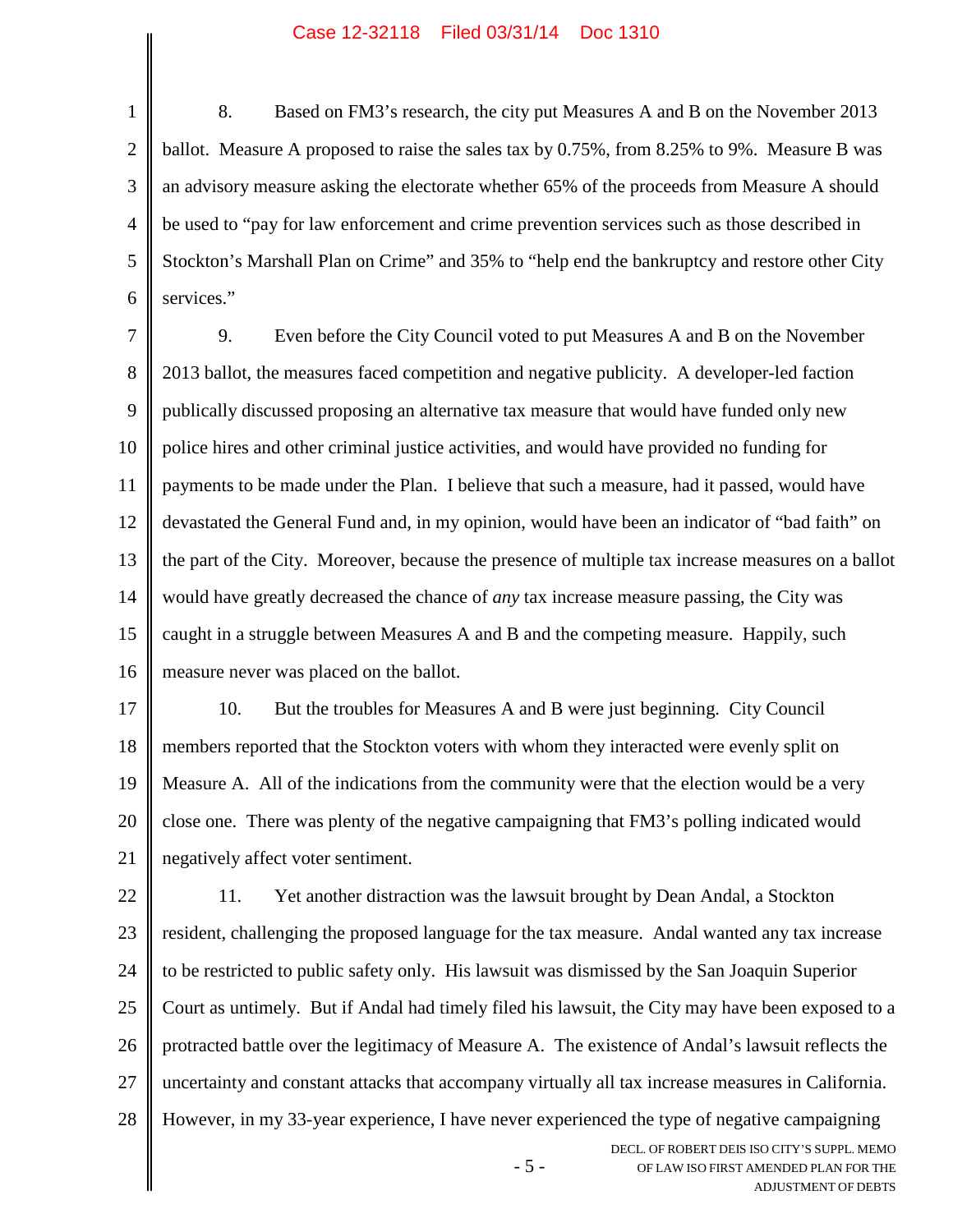1 2 3 and mistrust for a tax increase that I experienced in Stockton. This was due partly to Stockton's civic culture, partly to its distressed economy with high unemployment and poverty rates, and partly to the well-documented past dysfunction of Stockton's city government.

#### 4 *The Tax Measure Passed By A Slim Margin*

5 6 7 8 9 10 11 12 13 12. In an important step forward on Stockton's road to recovery, both Measures A and B passed. Measure A passed by an extremely slim margin. Just 51.86% of voters—14,939 out of a total of 28,808 voting—voted in favor of the measure. If only 535 of the 14,939 voting yes had instead voted no, Measure A would have failed. Measure B passed by a wider margin, with 59.27% of voters voting yes. Measure A's narrow victory confirmed the City's business judgment that the voters likely would not tolerate a tax increase greater than 0.75%, while the comfortable passage of Measure B confirmed that the sales tax increase likely would not have passed if a larger portion of the revenues was dedicated to paying creditors instead of improving public safety and City services.

14 15 16 17 18 19 20 21 13. Thanks to the passage of Measure A, the City projects that it will receive \$286 million in additional revenue over the next 10 years.<sup>3</sup> While approximately 65% of these revenues are committed to the restoration of police services and crime prevention, the remainder will enable the City to balance its General Fund budget without resorting to additional cuts in vital City services, while at the same time building up the City's reserves. This will put the City on a much more secure financial footing by funding the Plan of Adjustment. It will also restore the viability of the City as a municipality and as a community. However, there will still be other unmet needs of the City that can be addressed only with growth in the local economy.

- 22 *The City Could Not Raise Taxes Any More Than It Did*
- 23

14. The City was barely able to sell voters on a tax increase that paid for some of the City's most vital "products": law enforcement, crime prevention, and the restoration of City

25

24

26 27  $3$  The tax will sunset when the City achieves economic recovery such that General Fund revenues regain the levels received in fiscal year 2008-09 adjusted for inflation, or in ten years, whichever comes first. However, the tax may remain in effect longer than 10 years if economic conditions warrant. There are review provisions that allow the tax to continue if findings are adopted at two noticed public hearings, after hearing the recommendation of the Citizens Advisory Committee, that the revenues are still necessary to carry out the purpose of the tax and that the total

28 compensation of City employees is not excessive relative to other similar public sector employers.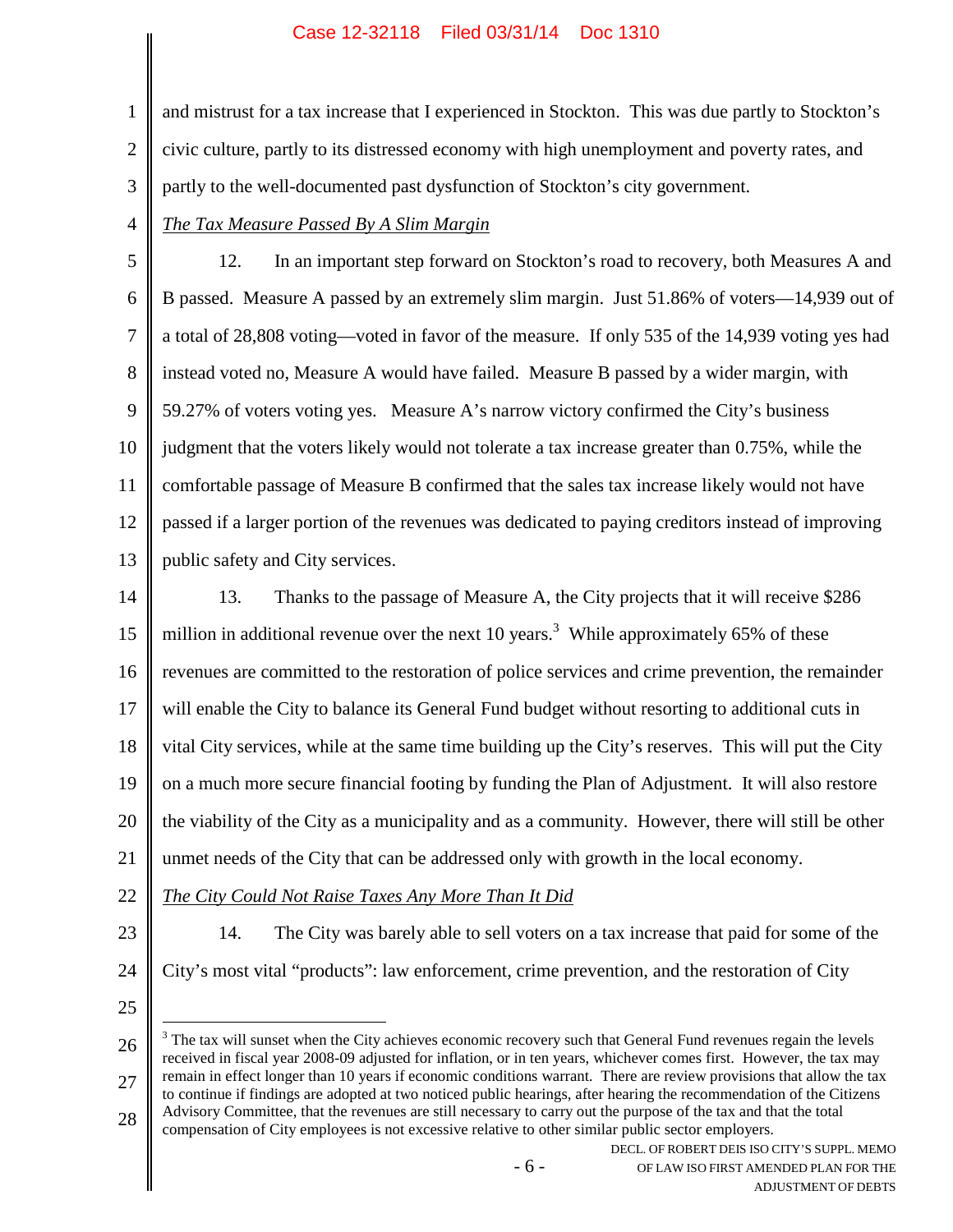services. In my experience, it would have been even more difficult, if not impossible, to pass a tax measure devoted solely to paying creditors like Franklin. This was supported by the City's polling. The City acted in good faith by asking the voters to pass the highest tax increase that the City thought feasible, and then working diligently to convince those voters to vote "yes."

5 6 7 8 9 10 11 12 13 14 15 16 17 15. Having successfully, albeitly barely, passed Measure A, it is unlikely that the City's residents would support another tax increase in the near future. I do not believe that Measure A would have passed without the strong but expensive campaign financed by the business community, and I do not believe that the business community has the interest or wherewithal to fund another campaign for yet more tax increases. Were the City's bankruptcy case dismissed, it could not, as Franklin seems to suggest, raise yet more tax revenue at the drop of a hat. Following the passage of Measure A, the City's 9% sales tax rate is now among the highest in the state.<sup>4</sup> More importantly, it is among the highest among nearby cities, which compete with Stockton for business. Manteca, Sacramento and Tracy all have an 8.5% sales tax rate, and Lodi and Elk Grove have an 8% rate. Modesto, whose attempt to increase its sales tax rate by 1% was rejected by Modesto voters in the November 2013 election, has a 7.625% rate. These cities now have a measurable advantage in the competition for business by virtue of their lower sales tax rates.

18 19 20 21 22 23 24 25 16. Moreover, the City must now prove that it will use the revenues created by Measure A to set the City on a secure fiscal path. Any additional tax increases in the near term will surely be viewed with skepticism by the City's voters. The City needs to prove that it is a good steward of the new sales tax proceeds and must follow through on its commitments of reducing crime and implementing the Marshall Plan on Crime. This will take years to accomplish. Before any more taxes are considered, the City will also have to identify a future need that resonates with the citizenry. Paying more money to creditors will likely not be one of them.

1

2

3

<sup>26</sup> / / /

<sup>27</sup>

<sup>28</sup>  $4$  There are 125 cities with a 9% tax statewide, representing 10.93 million of the total 30.78 million residents of cities, or 35.5% of the total city population in California. There are 258 cities with a lower sales tax rate, and only 18 with a rate higher than 9%.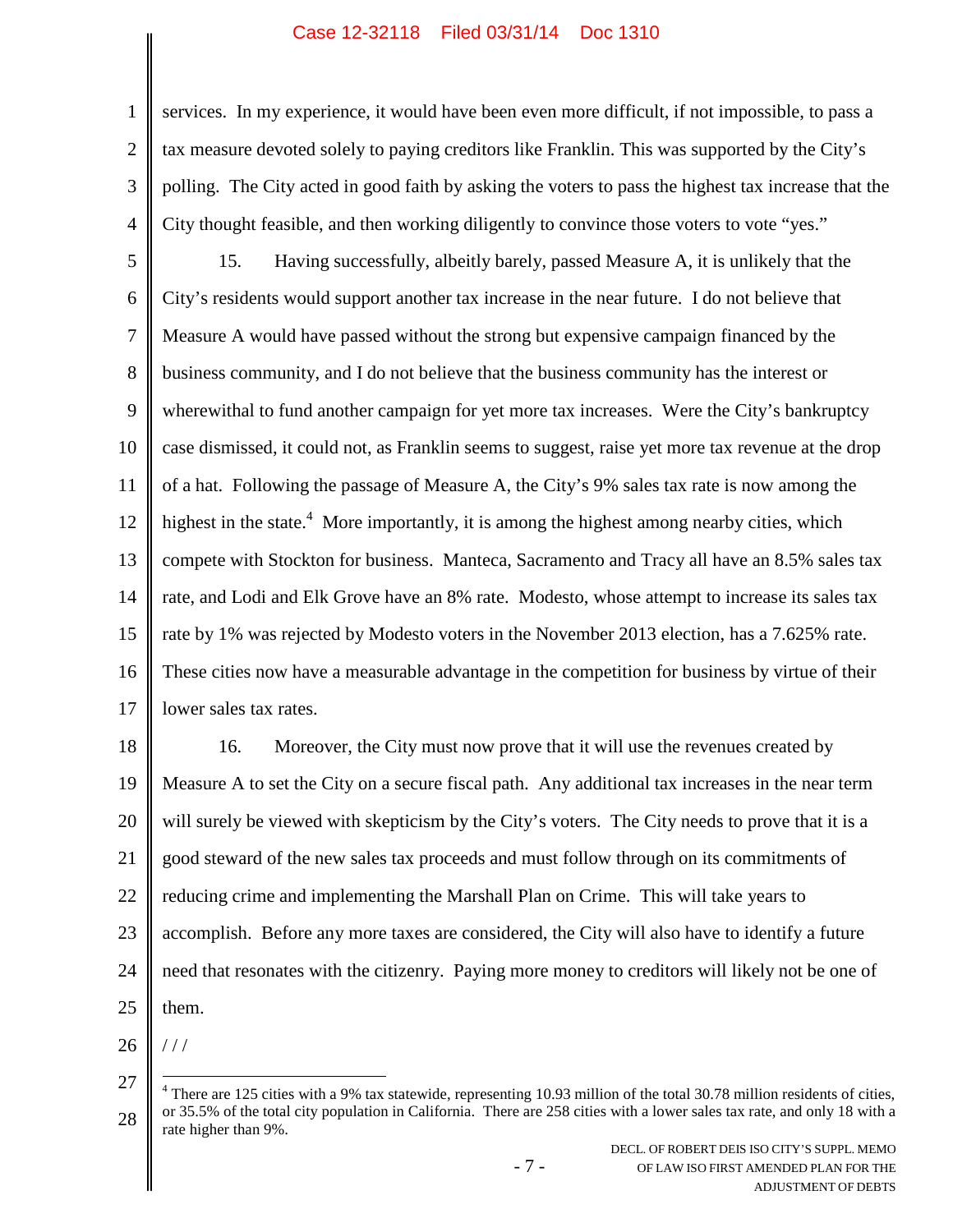1

# *The City Cannot Effectively Raise Its UUT Rate*

2 3 4 5 6 7 8 9 10 11 12 13 17. Franklin's arguments that the City should raise its UUT rate miss the mark. In 2004, the City was forced to reduce the UUT from 8% to 6% in order to prevent challengers from bringing a ballot measure to reduce the UUT to 2% or 0%. Political pressure against increasing the UUT remains strong. The City placed a measure, Measure U, on the November 4, 2008 ballot, which the voters passed. The purpose of Measure U was to modernize the current UUT ordinance to treat taxpayers equally regardless of what technology they used for telecommunication and video services. Specifically, it was intended to protect the tax from litigation alleging that local phone taxes should have been repealed when the federal government ceased taxing long-distance calls in 2006. It was also intended to extend the tax to new technologies such as text messaging. In order to convince voters to support the extension of the UUT to new technologies, Measure U included a commitment to maintain the UUT at no higher than 6%.

14 15 16 17 18 19 20 21 22 23 24 25 26 27 18. Any subsequent effort to increase the UUT would run afoul of this pledge, and the FM3 polling results discussed above indicated a low a probability of a UUT increase passing. The language of Measure A polled initially at 71% support and wound up with only 51.86% "yes" votes after a bitter campaign. The 2% UUT alone polled initially at only 49%-66% support, which indicates it would not have survived a hard-fought electoral battle like the one that occurred in November 2013. A 2% UUT, *combined* with a ½-cent sales tax, secured only 39% polling support in the FM3 poll. Voters are as unlikely to be supportive of enacting two different taxes through two back-to-back elections as they would be doing it in a single election, and would accuse the City of misleading them on Measures A and B. As I mention above, the UUT is neither a popular tax nor one that is well-understood by the voting public. The UUT has little chance of being increased in the near future, and raising it is simply not a viable option. / / / / / / / / /

28 / / /